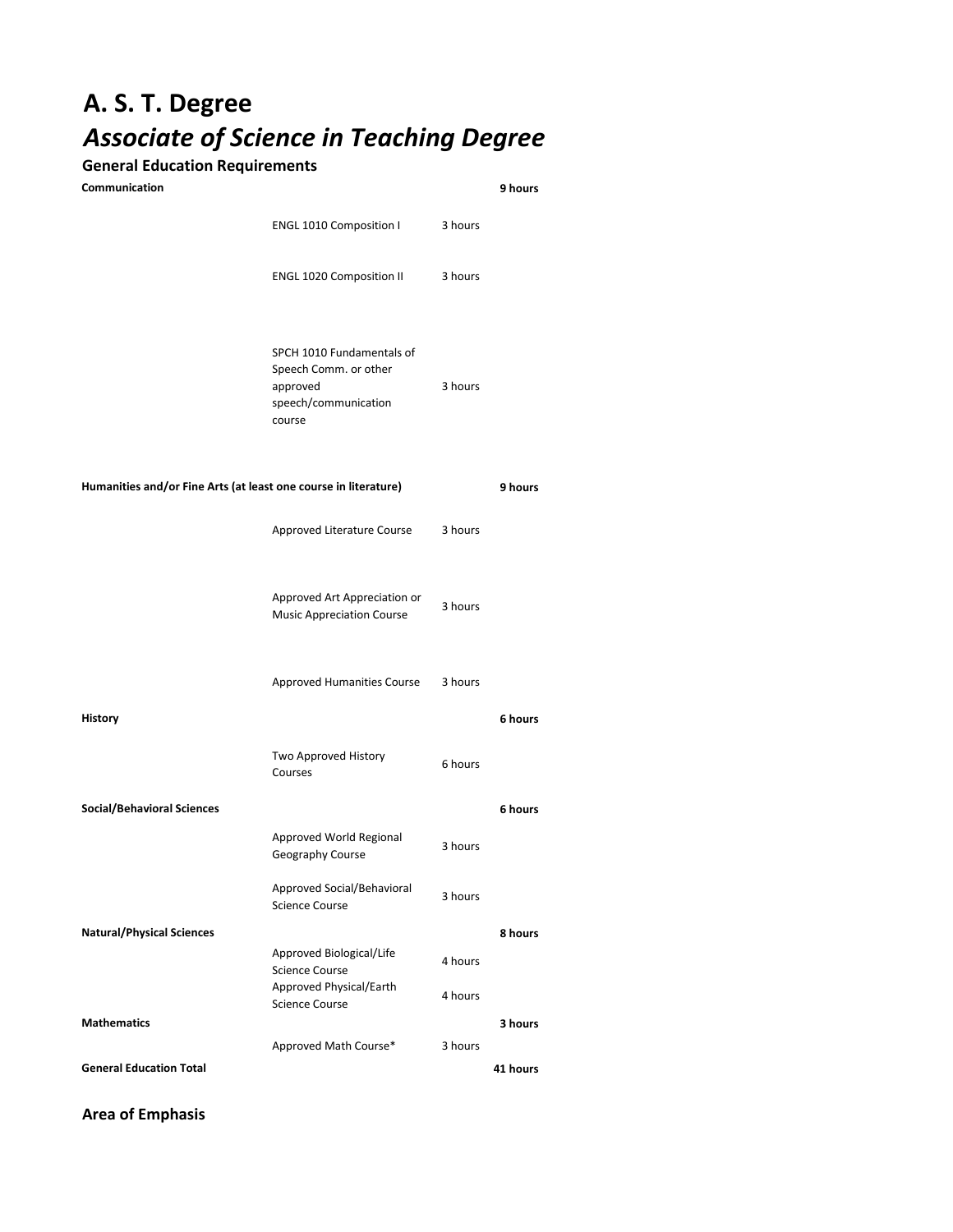| <b>ECED</b>                                                           |                                                                                                        |         | 15 hours |
|-----------------------------------------------------------------------|--------------------------------------------------------------------------------------------------------|---------|----------|
|                                                                       | Introduction to Education                                                                              | 3 hours |          |
|                                                                       | ECED 1310 Introduction to<br>Early Childhood Education                                                 | 3 hours |          |
|                                                                       | ECED 2320 Infant, Toddler,<br>Child Development                                                        | 3 hours |          |
|                                                                       | <b>ECED 2340</b><br>Family Dynamics &<br>Community Involvement<br>Introduction to Special<br>Education | 3 hours |          |
|                                                                       | -or-<br>Development of Exceptional<br>Children**                                                       | 3 hours |          |
| <b>Mathematics</b>                                                    |                                                                                                        |         | 3 hours  |
|                                                                       | Math for Elementary<br>Education 1                                                                     | 3 hours |          |
| <b>Additional Course</b>                                              |                                                                                                        |         | 3 hours  |
|                                                                       | Development Psychology,<br>Educational Psychology, Life<br>Span or Human Growrth and<br>Development    | 3 hours |          |
| <b>Area of Emphasis Total</b>                                         |                                                                                                        |         | 21       |
| Early Childhood (Pre K-3) A.S.T. Total                                |                                                                                                        |         | 62 hours |
| *For transfer to APSU, ETSU, UM, UTC, and UTK, Math 1530 is required. |                                                                                                        |         |          |

\*\*University of Memphis does not have Development of Exceptional Children in its Pre-K-3 Curriculum and students transferring to University of Memphis will have to take one other course after transfer.

## **Additional Degree Requirements**

1. Students earning an AST degree must meet the following:

Attainment of 2.75 cumulative grade point average Successful completion of approved standardized examination for admission to university Colleges of Education Satisfactory ratings on an index of suitability for the teaching profession

2. Students transferring to a UT or TBR university may need to meet additional requirements to gain admittance to the unive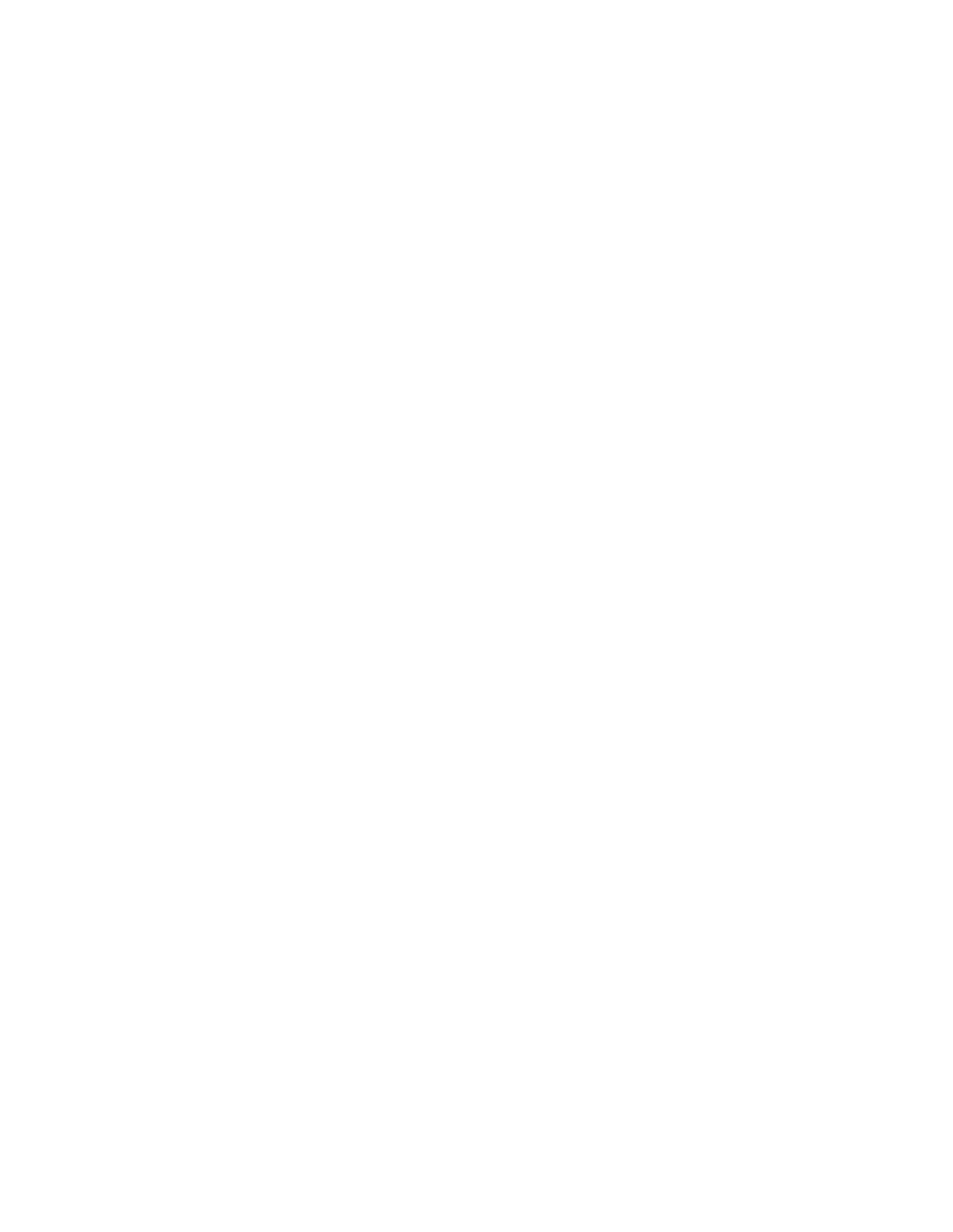ersity's early childhood program. Transferring students should check with the university for specific program requin